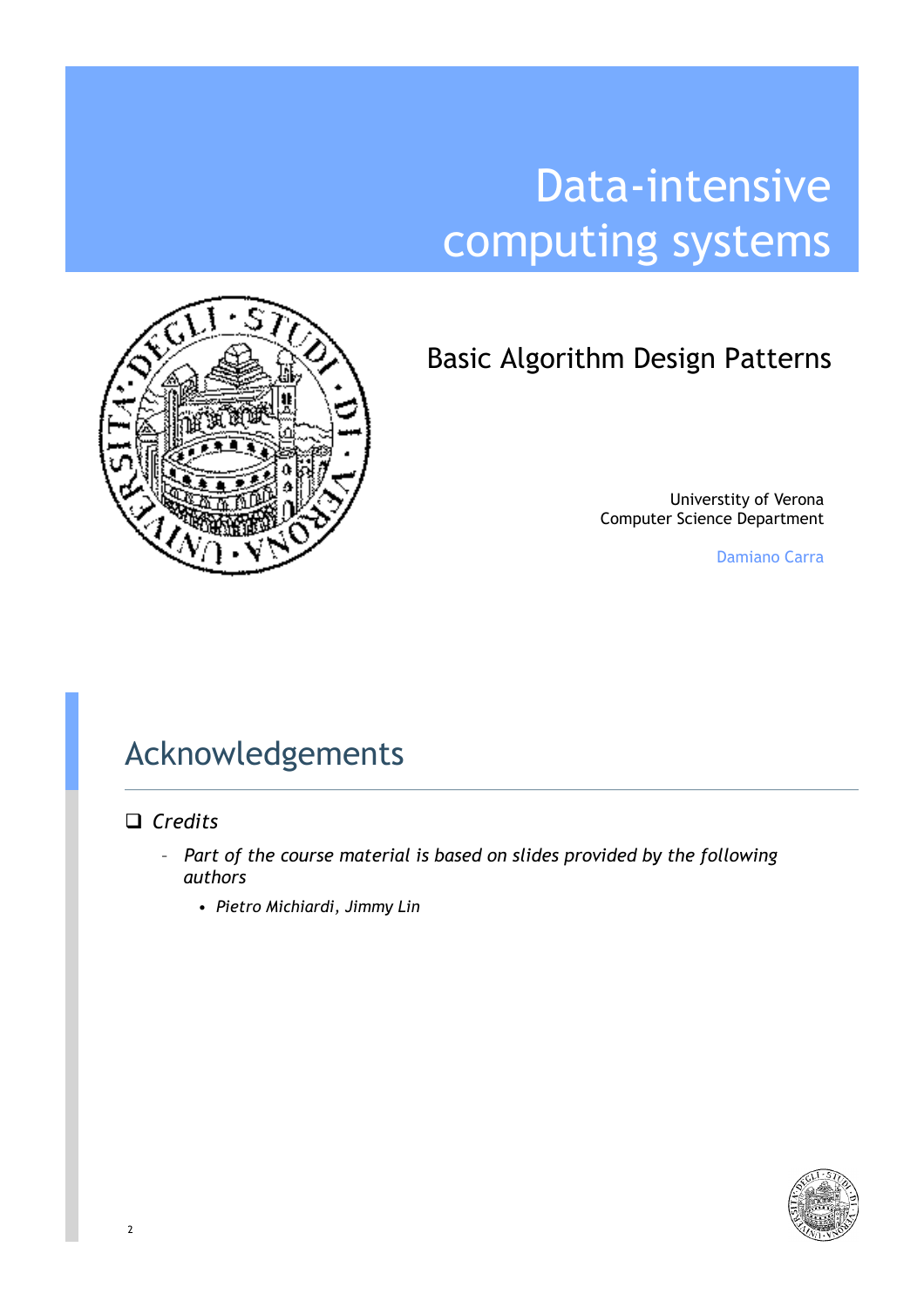### Algorithm Design

- $\Box$  Developing algorithms involve:
	- Preparing the input data
	- Implement the mapper and the reducer
	- Optionally, design the combiner and the partitioner

 $\Box$  How to recast existing algorithms in MapReduce?

- It is not always obvious how to express algorithms
- Data structures play an important role
- Optimization is hard
- $\rightarrow$  The designer needs to "bend" the framework

#### $\Box$  Learn by examples

3

- "Design patterns"
- Synchronization is perhaps the most tricky aspect



### Algorithm Design (cont'd)

- $\Box$  Aspects that are not under the control of the designer
	- Where a mapper or reducer will run
	- When a mapper or reducer begins or finishes
	- Which input key-value pairs are processed by a specific mapper
	- Which intermediate key-value pairs are processed by a specific reducer

#### $\Box$  Aspects that can be controlled

- Construct data structures as keys and values
- Execute user-specified initialization and termination code for mappers and reducers
- Preserve state across multiple input and intermediate keys in mappers and reducers
- Control the sort order of intermediate keys, and therefore the order in which a reducer will encounter particular keys
- Control the partitioning of the key space, and therefore the set of keys that will be encountered by a particular reducer

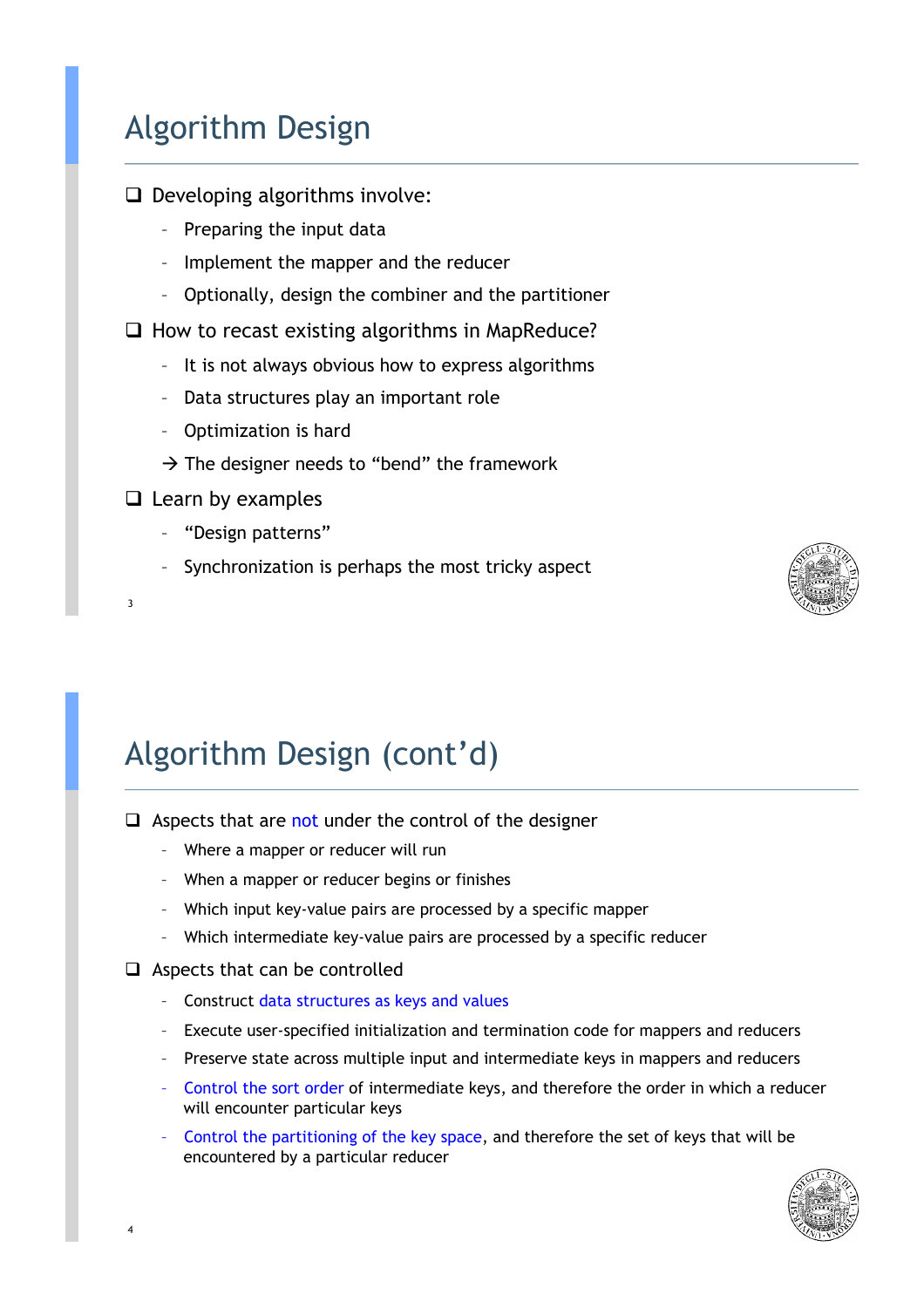### Algorithm Design (cont'd)

#### $\Box$  MapReduce jobs can be complex

- Many algorithms cannot be easily expressed as a single MapReduce job
- Decompose complex algorithms into a sequence of jobs
	- Requires orchestrating data so that the output of one job becomes the input to the next
- Iterative algorithms require an external driver to check for convergence

#### $\Box$  Basic design patterns

- Local Aggregation
- Pairs and Stripes
- Relative frequencies
- Inverted indexing





### Local aggregation

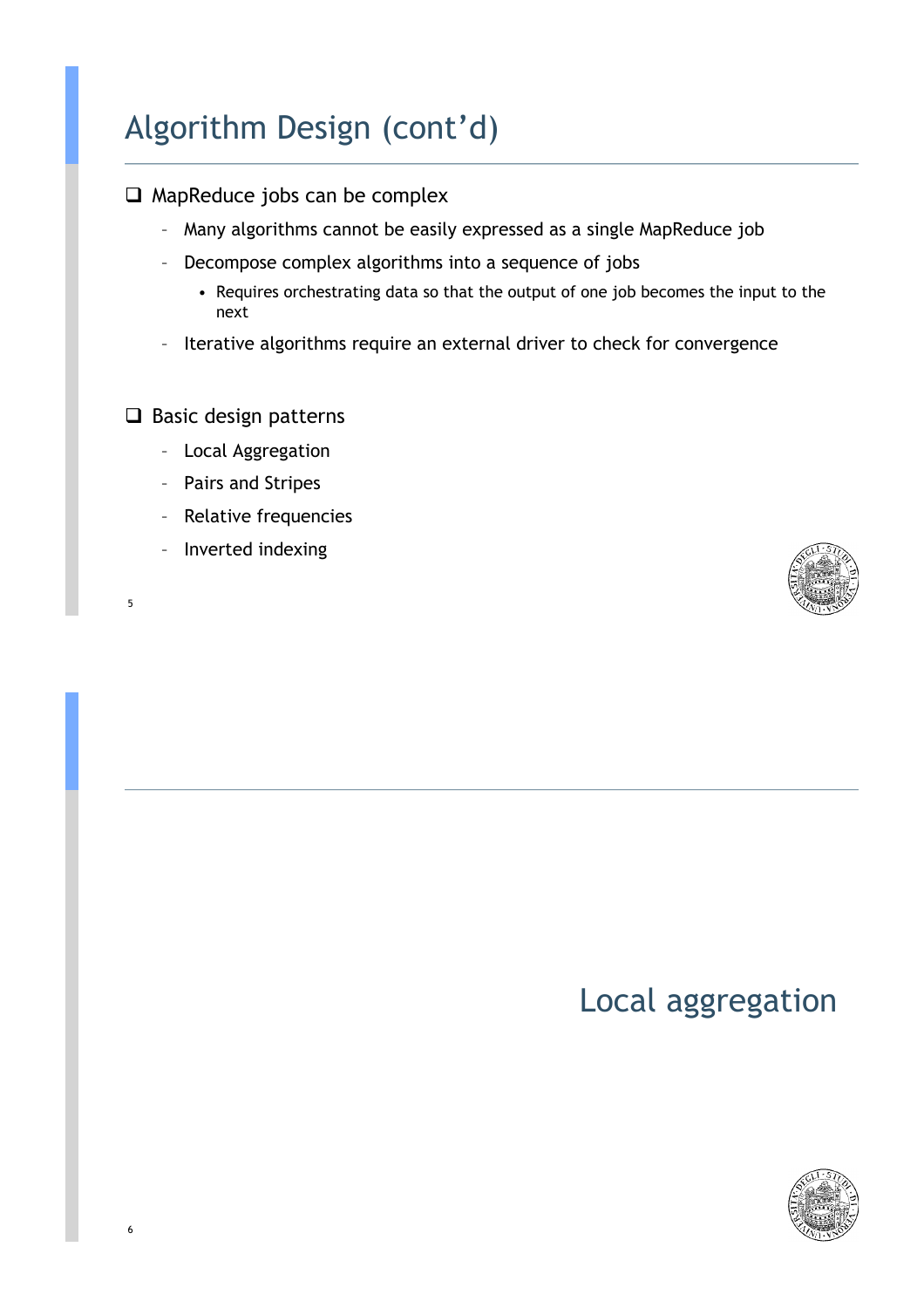### Local aggregation

 $\Box$  Between the Map and the Reduce phase, there is the Shuffle phase

- Transfer over the network the intermediate results from the processes that produced them to those that consume them
- Network and disk latencies are expensive
	- Reducing the amount of intermediate data translates into algorithmic efficiency

#### $\Box$  We have already talked about

– Combiners

7

8

- In-Mapper Combiners
- In-Memory Combiners

### In-Mapper Combiners: example

- $1: class MAPPER$ method MAP(docid  $a,$  doc  $d$ )  $\overline{2}$ :  $H \leftarrow$  new ASSOCIATIVEARRAY 3: for all term  $t \in$  doc d do  $4:$  $H\{t\} \leftarrow H\{t\} + 1$ 5: for all term  $t \in H$  do 6:
- EMIT(term t, count  $H\{t\}$ )  $7:$



 $\triangleright$  Tally counts for entire document

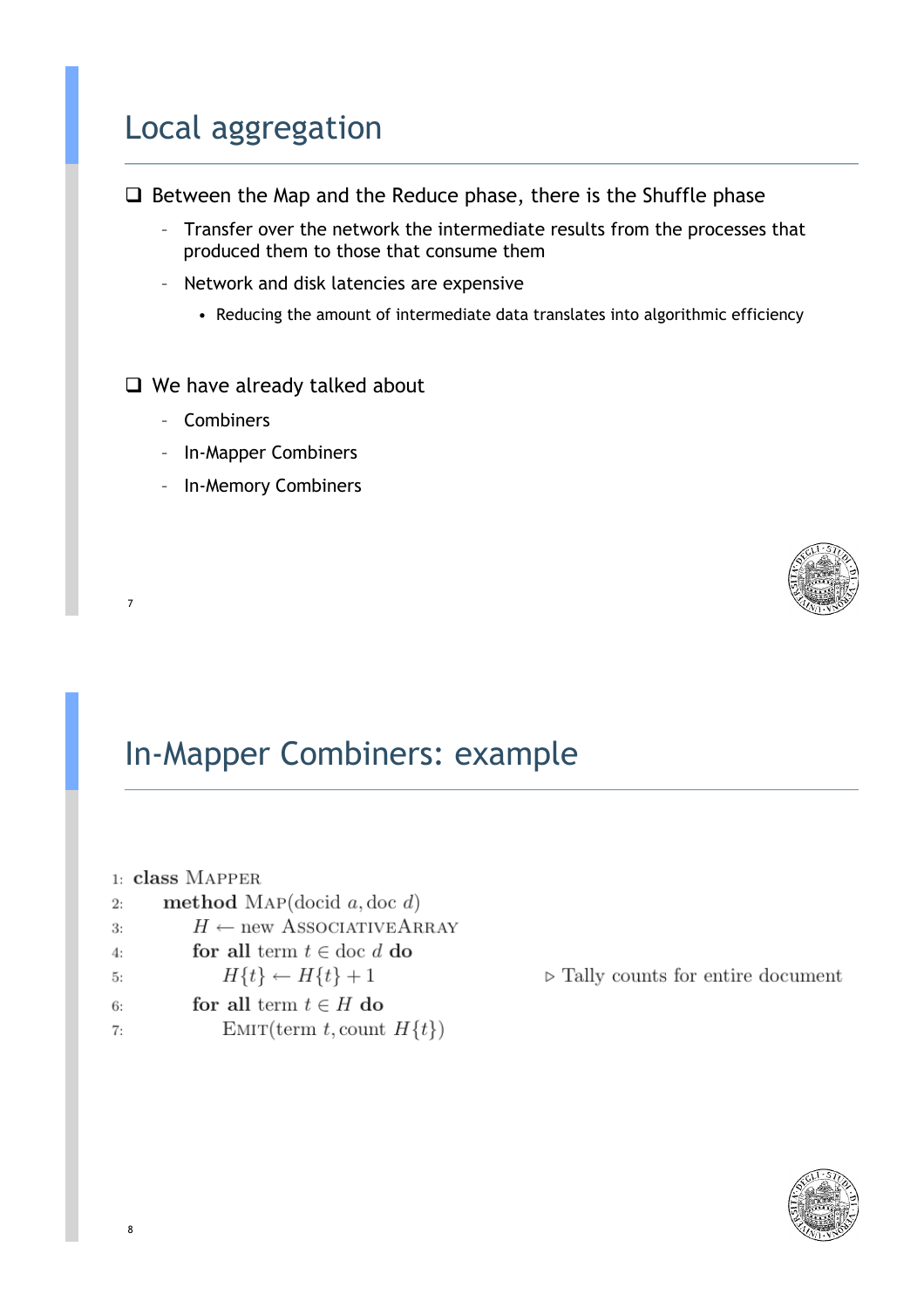### In-Memory Combiners: example

```
1: class MAPPERmethod INITIALIZE
2.5H \leftarrow new ASSOCIATIVEARRAY\mathcal{R}method MAP(docid a, doc d)
4:for all term t \in \text{doc } d do
5.
              H\{t\} \leftarrow H\{t\} + 16:
      method CLOSE
7:for all term t \in H do
8:
              EMIT(term t, count H\{t\})
Q
```
 $\triangleright$  Tally counts *across* documents



### Algorithmic correctness with local aggregation

#### $\Box$  Example

9

- We have a large dataset where input keys are strings and input values are integers
- We wish to compute the mean of all integers associated with the same key
	- In practice: the dataset can be a log from a website, where the keys are user IDs and values are some measure of activity

#### $\Box$  Next, a baseline approach

- We use an identity mapper, which groups and sorts appropriately input keyvalue paris
- Reducers keep track of running sum and the number of integers encountered
- The mean is emitted as the output of the reducer, with the input string as the key

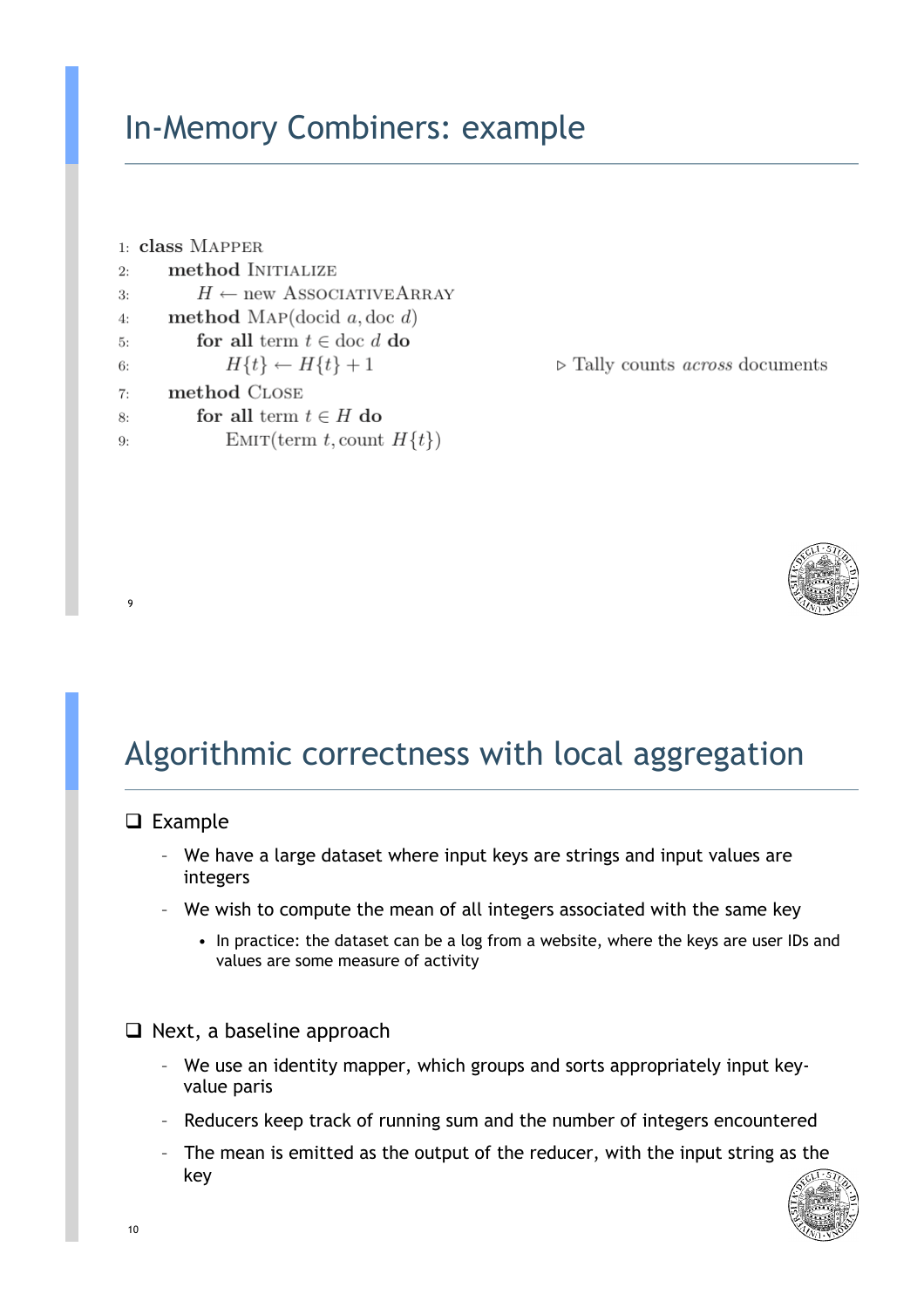#### Example: basic MapReduce to compute the mean of values

```
1: class MAPPER
       method MAP(string t, integer r)
2.EMIT(string t, integer r)
3:1: class REDUCER
       method REDUCE(string t, integers [r_1, r_2, \ldots])
2:sum \leftarrow 03:cnt \leftarrow 04:for all integer r \in integers [r_1, r_2, \ldots] do
5:
               sum \leftarrow sum + r6:
               cnt \leftarrow cnt + 17:r_{avg} \leftarrow sum/cnt8:
           EMIT(string t, integer r_{avg})
9:
```


 $\Box$  Note: operations are not distributive

- Mean(1,2,3,4,5) **≠** Mean(Mean(1,2), Mean(3,4,5))
- Hence: a combiner cannot output partial means and hope that the reducer will compute the correct final mean

 $\Box$  Next, a failed attempt at solving the problem

- The combiner partially aggregates results by separating the components to arrive at the mean
- The sum and the count of elements are packaged into a pair
- Using the same input string, the combiner emits the pair

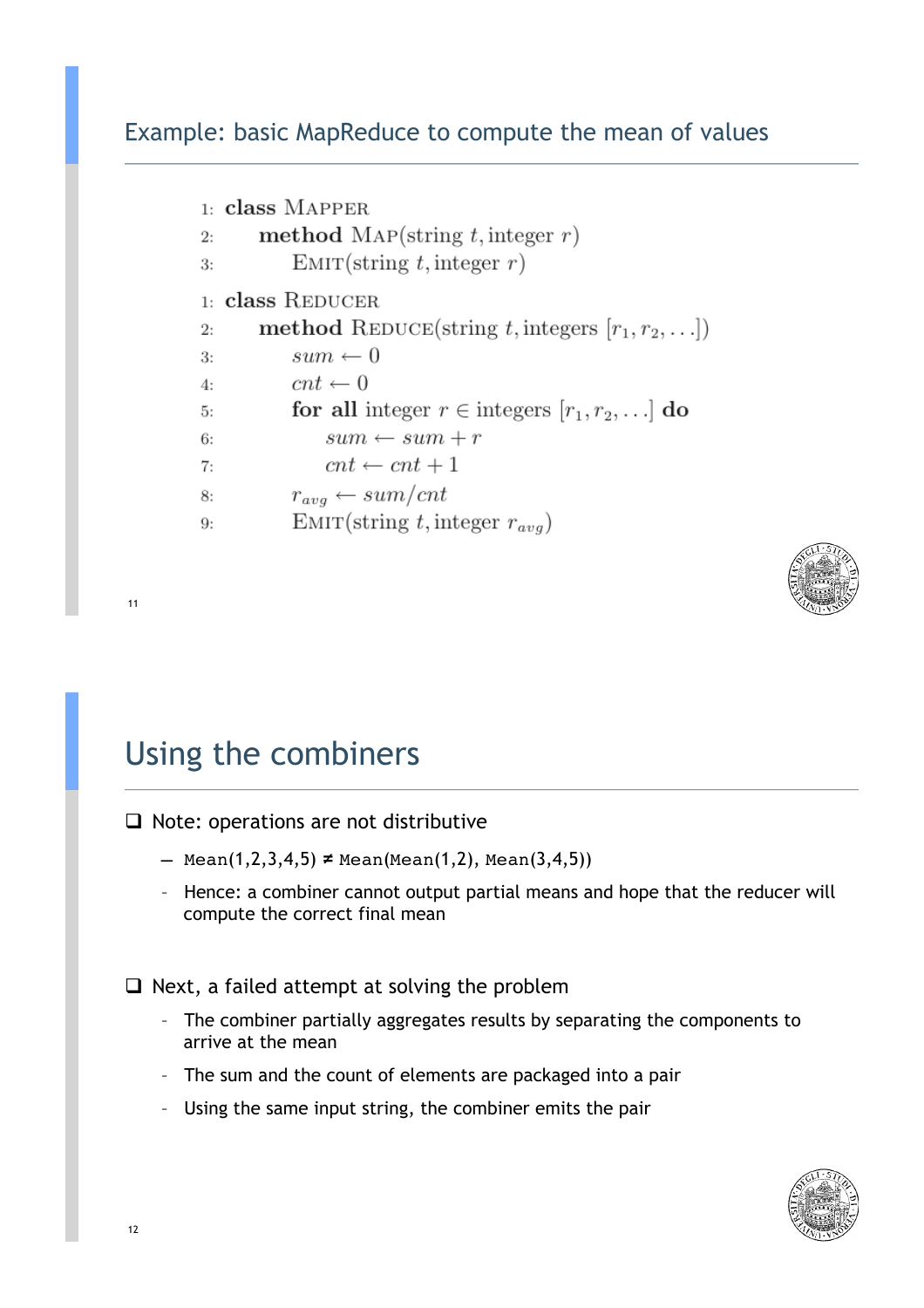### Example: **Wrong** use of combiners

```
1: class MAPPER
           method MAP(string t, integer r)
   2:EMIT(String t, integer r)3:1: class COMBINER
           method COMBINE(string t, integers [r_1, r_2, \ldots])
   2:\mathcal{R}sum \leftarrow 0cnt \leftarrow 04:for all integer r \in integers [r_1, r_2, \ldots] do
   5:
                   sum \leftarrow sum + r6:
                   cnt \leftarrow cnt + 17.EMIT(String t, pair (sum, cnt))\triangleright Separate sum and count
   \mathsf{R}1: class REDUCER
           method REDUCE(string t, pairs [(s_1, c_1), (s_2, c_2) \dots])
   2:sum \leftarrow 03:cnt \leftarrow 04:for all pair (s, c) \in \text{pairs } [(s_1, c_1), (s_2, c_2) \dots] do
   5:
   6<sup>1</sup>sum \leftarrow sum + s7:cnt \leftarrow cnt + c8:
               r_{avg} \leftarrow sum/cntEMIT(string t, integer r_{avg})
   9: 13
```


### Wrong use of combiners

```
\Box What's wrong with the previous approach?
```
- Trivially, the input/output keys are not correct
- Remember that combiners are optimizations, the algorithm should work even when "removing" them

 $\Box$  Executing the code omitting the combiner phase

- The output value type of the mapper is integer
- The reducer expects to receive a list of integers
- Instead, we make it expect a list of pairs
- $\Box$  Next, a correct implementation of the combiner
	- Note: the reducer is similar to the combiner!
	- Exercise: verify the correctness

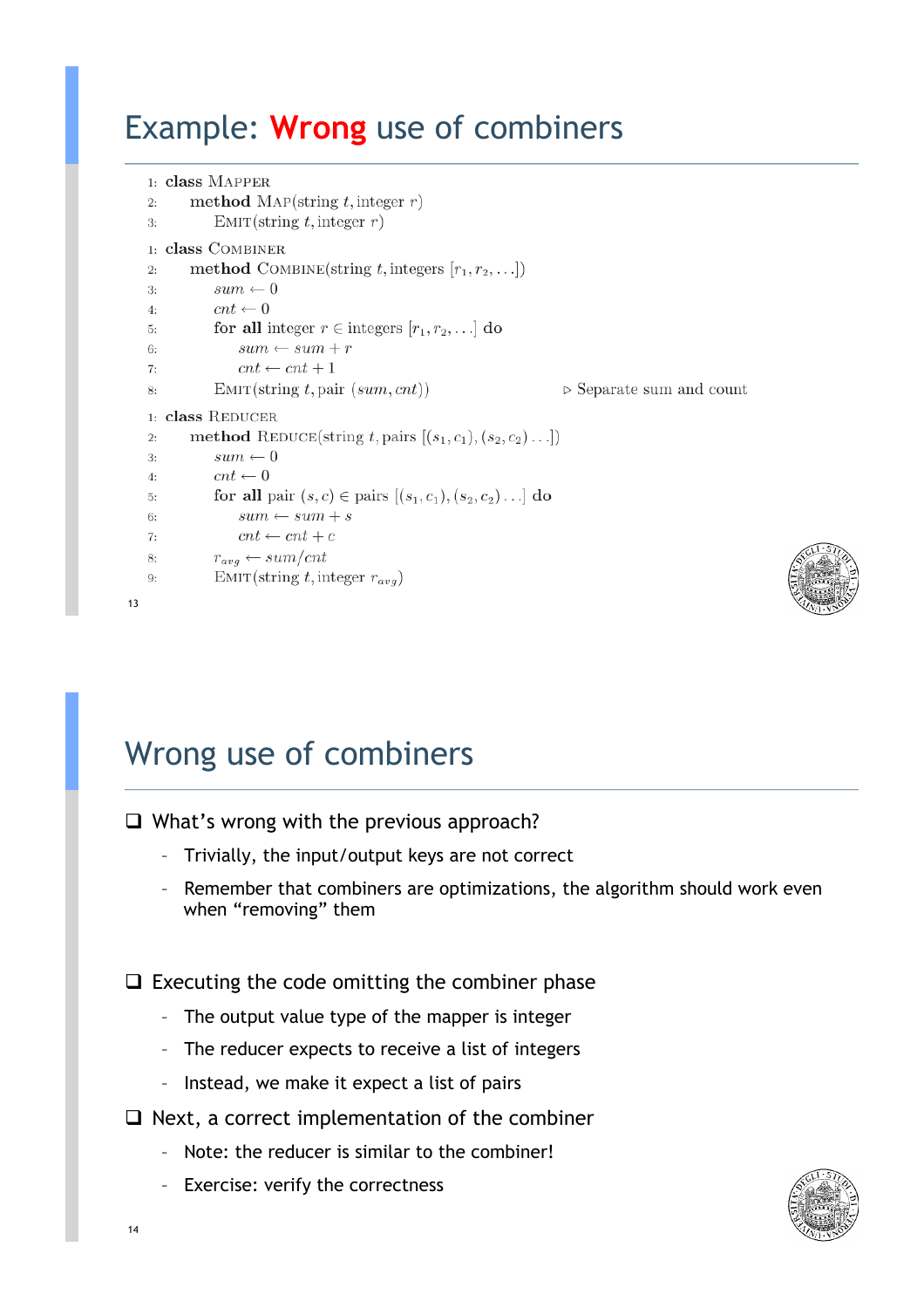### Example: **Correct** use of combiners

```
1: class MAPPER
        method MAP(string t, integer r)
\overline{2}EMIT(string t, pair (r, 1))
\overline{3}1: class COMBINER
       method COMBINE(string t, pairs [(s_1, c_1), (s_2, c_2), \ldots])
\overline{2}sum \leftarrow 03:cnt \leftarrow 04:for all pair (s, c) \in \text{pairs } [(s_1, c_1), (s_2, c_2) \dots] do
5:6:sum \leftarrow sum + scnt \leftarrow cnt + c7:EMIT(String t, pair (sum, cnt))\mathbf{R}1: class REDUCER
       method REDUCE(string t, pairs [(s_1, c_1), (s_2, c_2) \dots])
2.5\mathcal{R}sum \leftarrow 0cnt \leftarrow 04:for all pair (s, c) \in \text{pairs } [(s_1, c_1), (s_2, c_2) \dots] do
5:sum \leftarrow sum + s6:cnt \leftarrow cnt + c7:r_{avg} \leftarrow sum/cnt8:
            EMIT(string t, integer r_{avg})
9:
```


### Using in-memory combining

- $\Box$  Inside the mapper, the partial sums and counts are held in memory (across inputs)
- $\Box$  Intermediate values are emitted only after the entire input split is processed
- $\Box$  Similarly to before, the output value is a pair

```
1: class MAPPER
       method INITIALIZE
2:S \leftarrow new ASSOCIATIVEARRAY
3:C \leftarrow new ASSOCIATIVEARRAY
4:method MAP(string t, integer r)
5:
           S\{t\} \leftarrow S\{t\} + r6:
           C\{t\} \leftarrow C\{t\} + 17:method CLOSE
8:
           for all term t \in S do
9:
               EMIT(term t, pair (S{t}, C{t}))
10:
```
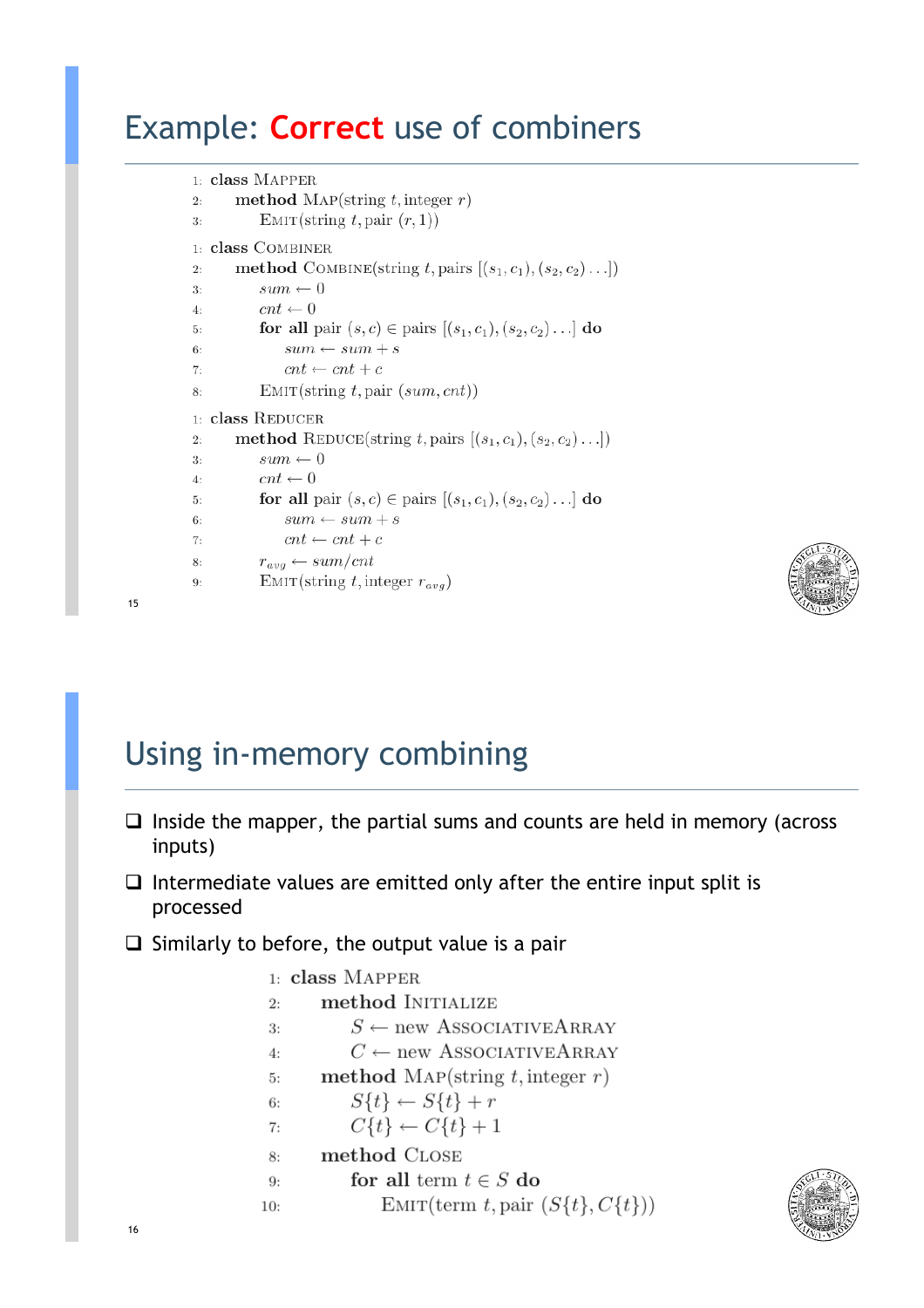### Pairs and stripes



### Pairs and stripes

- $\Box$  A common approach in MapReduce: build complex keys
	- Data necessary for a computation are naturally brought together by the framework
- $\Box$  Two basic techniques:
	- Pairs: similar to the example on the average
	- Stripes: uses in-mapper memory data structures
- $\Box$  Next, we focus on a particular problem that benefits from these two methods

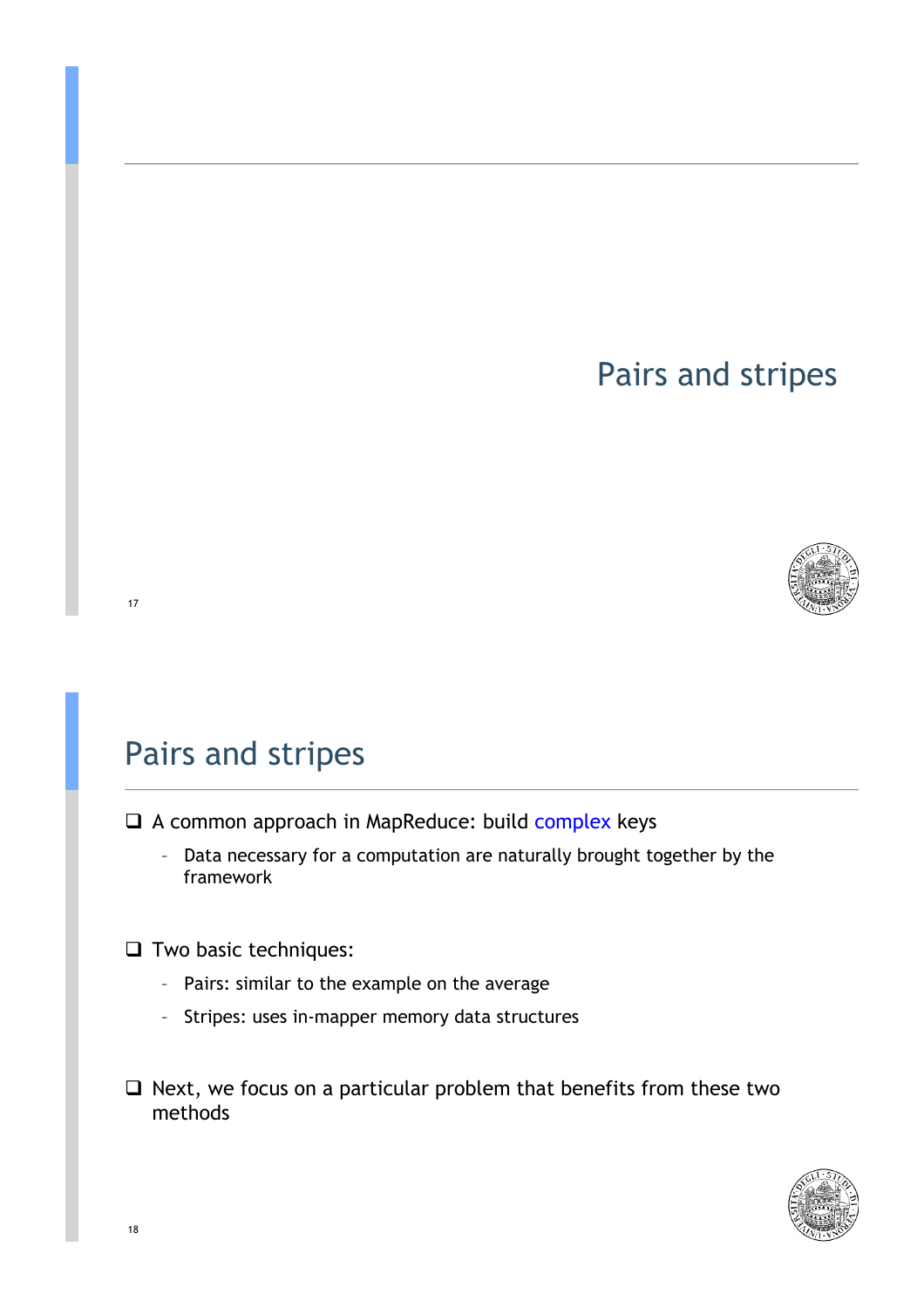### Problem statement

 $\Box$  Building word co-occurrence matrices for large corpora

- The co-occurrence matrix of a corpus is a square *n* × *n* matrix
- *n* is the number of unique words (i.e., the vocabulary size)
- $\,$  A cell  $m_{ij}$  contains the number of times the word  $w_j$  co-occurs with word  $w_j$ within a specific context
- Context: a sentence, a paragraph a document or a window of *m* words
- NOTE: the matrix may be symmetric in some cases

#### $\Box$  Motivation

19

- This problem is a basic building block for more complex operations
- Estimating the distribution of discrete joint events from a large number of observations
- Similar problem in other domains:
	- Customers who buy this tend to also buy that



# **Observations**

#### $\Box$  Space requirements

- Clearly, the space requirement is  $O(n^2)$ , where *n* is the size of the vocabulary
- For real-world (English) corpora *n* can be hundreds of thousands of words, or even billion of worlds

 $\Box$  So what's the problem?

- If the matrix can fit in the memory of a single machine, then just use whatever naive implementation
- Instead, if the matrix is bigger than the available memory, then paging would kick in, and any naive implementation would break

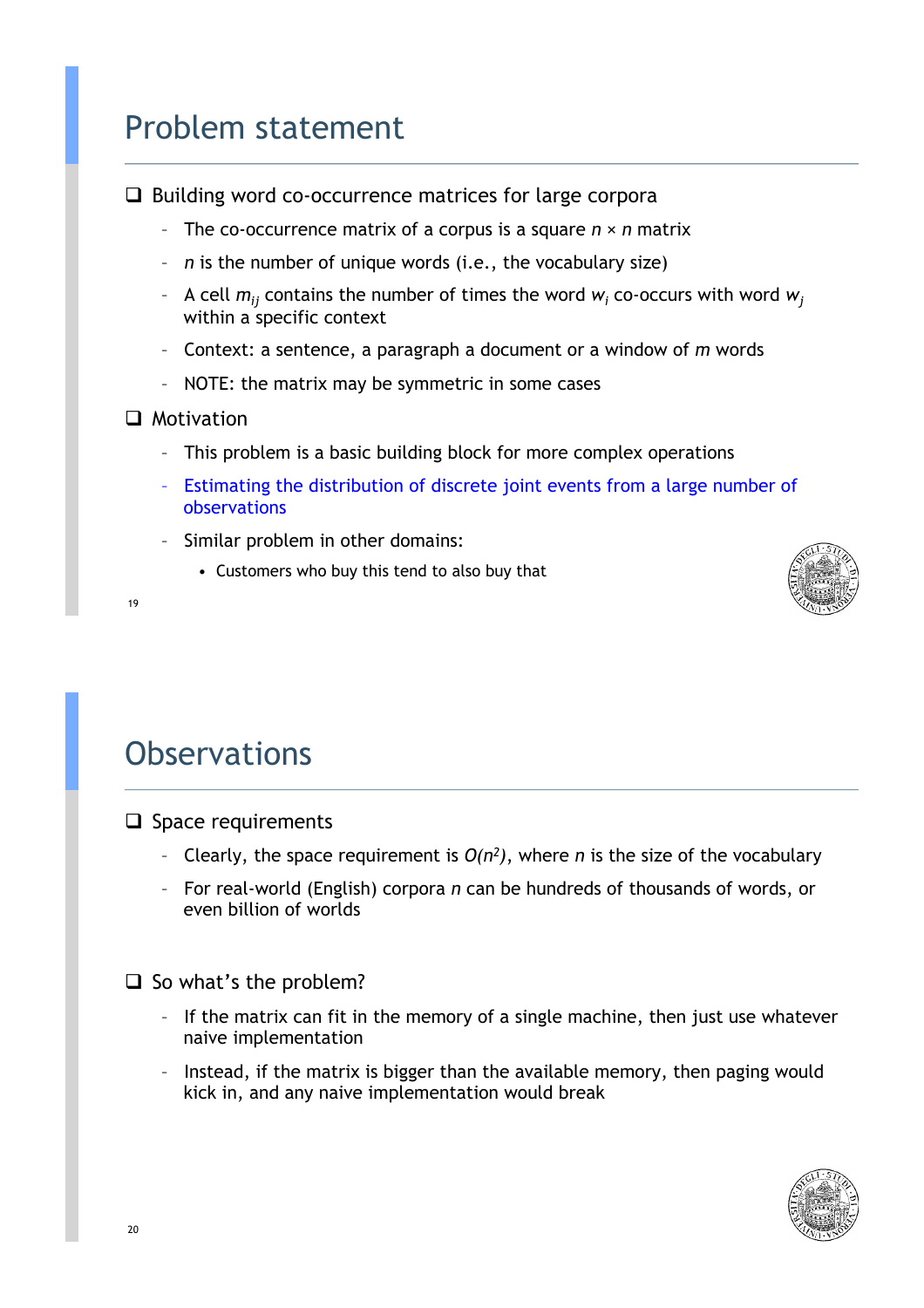### Word co-occurrence: the Pairs approach

Input to the problem: Key-value pairs in the form of a docid and a doc

#### $\Box$  The mapper:

- Processes each input document
- Emits key-value pairs with:
	- Each co-occurring word pair as the key
	- The integer one (the count) as the value
- This is done with two nested loops:
	- The outer loop iterates over all words
	- The inner loop iterates over all neighbors
- $\Box$  The reducer:
	- Receives pairs relative to cooccurring words
	- Computes an absolute count of the joint event
	- Emits the pair and the count as the final key-value output
		- Basically reducers emit the cells of the matrix



21

### Word co-occurrence: the Pairs approach

|    | $1:$ class MAPPER                                                                |
|----|----------------------------------------------------------------------------------|
| 2: | <b>method</b> MAP(docid $a,$ doc $d$ )                                           |
| 3: | for all term $w \in \text{doc } d$ do                                            |
| 4: | for all term $u \in$ NEIGHBORS $(w)$ do                                          |
| 5: | EMIT(pair $(w, u)$ , count 1) $\triangleright$ Emit count for each co-occurrence |
|    | $1:$ class REDUCER                                                               |
| 2: | method REDUCE(pair p, counts $[c_1, c_2,]$ )                                     |
| 3: | $s \leftarrow 0$                                                                 |
| 4: | for all count $c \in$ counts $[c_1, c_2, \ldots]$ do                             |
| 5: | $\triangleright$ Sum co-occurrence counts<br>$s \leftarrow s + c$                |
| 6: | EMIT(pair p, count s)                                                            |

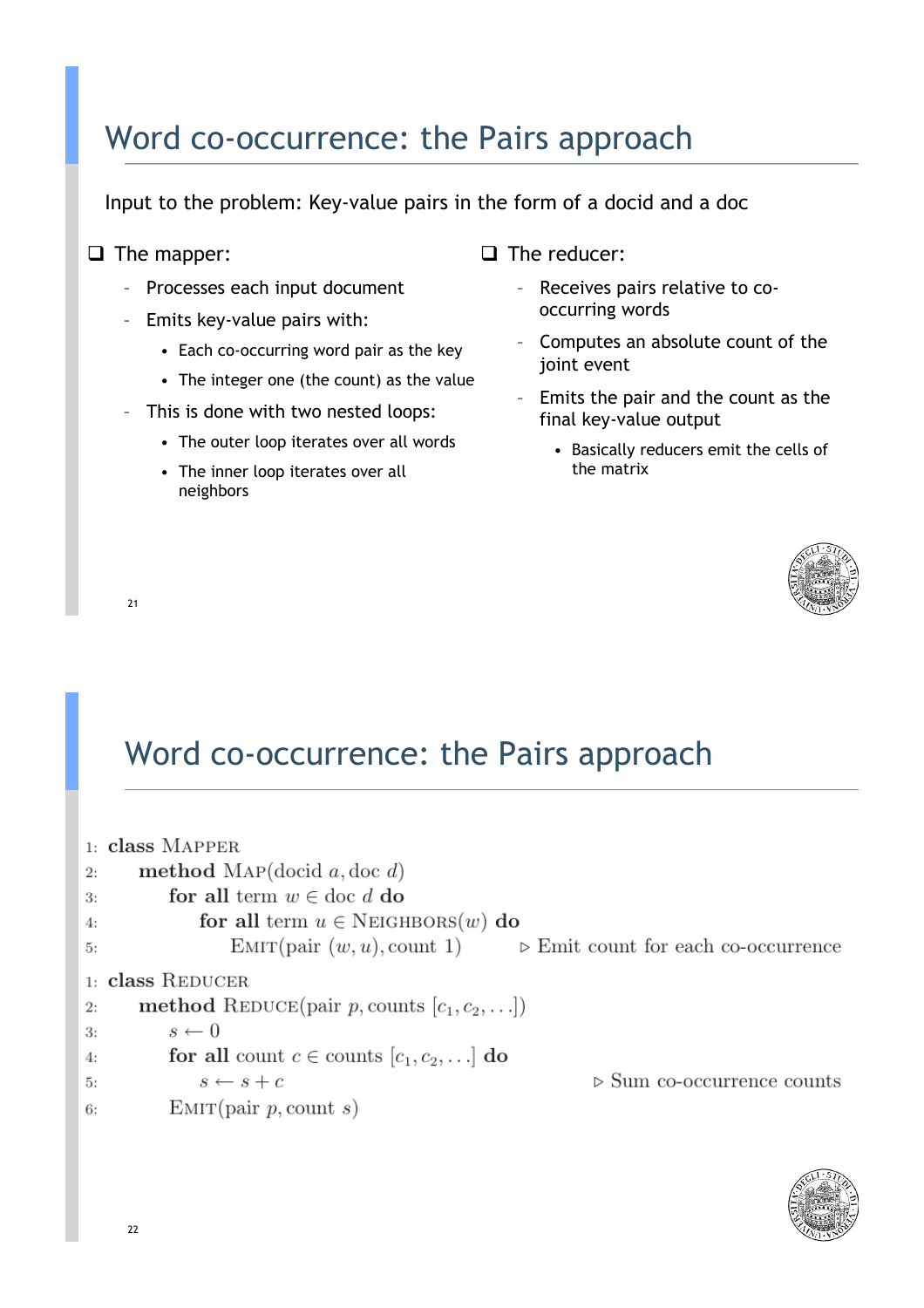### Word co-occurrence: the Stripes approach

Input to the problem: Key-value pairs in the form of a docid and a doc

- □ The mapper:
	- Same two nested loops structure as before
	- Co-occurrence information is first stored in an associative array
	- Emit key-value pairs with words as keys and the corresponding arrays as values
- $\Box$  The reducer:
	- Receives all associative arrays related to the same word
	- Performs an element-wise sum of all associative arrays with the same key
	- Emits key-value output in the form of word, associative array
		- Basically, reducers emit rows of the co-occurrence matrix



 $23$ 

### Word co-occurrence: the Stripes approach

|    | $1:$ class MAPPER                                                                  |
|----|------------------------------------------------------------------------------------|
| 2: | <b>method</b> MAP(docid $a,$ doc $d$ )                                             |
| 3: | for all term $w \in \text{doc } d$ do                                              |
| 4: | $H \leftarrow$ new ASSOCIATIVEARRAY                                                |
| 5: | for all term $u \in$ NEIGHBORS $(w)$ do                                            |
| 6: | $H\{u\} \leftarrow H\{u\} + 1$<br>$\triangleright$ Tally words co-occurring with w |
| 7: | EMIT(Term w, String H)                                                             |
|    | 1: class REDUCER                                                                   |
| 2: | method REDUCE(term w, stripes $[H_1, H_2, H_3, \ldots]$ )                          |
| 3: | $H_f \leftarrow$ new ASSOCIATIVEARRAY                                              |
| 4: | for all stripe $H \in$ stripes $[H_1, H_2, H_3, \ldots]$ do                        |
| 5: | $Sum(H_f, H)$<br>$\triangleright$ Element-wise sum                                 |
| 6: | EMIT(term w, stripe $H_f$ )                                                        |

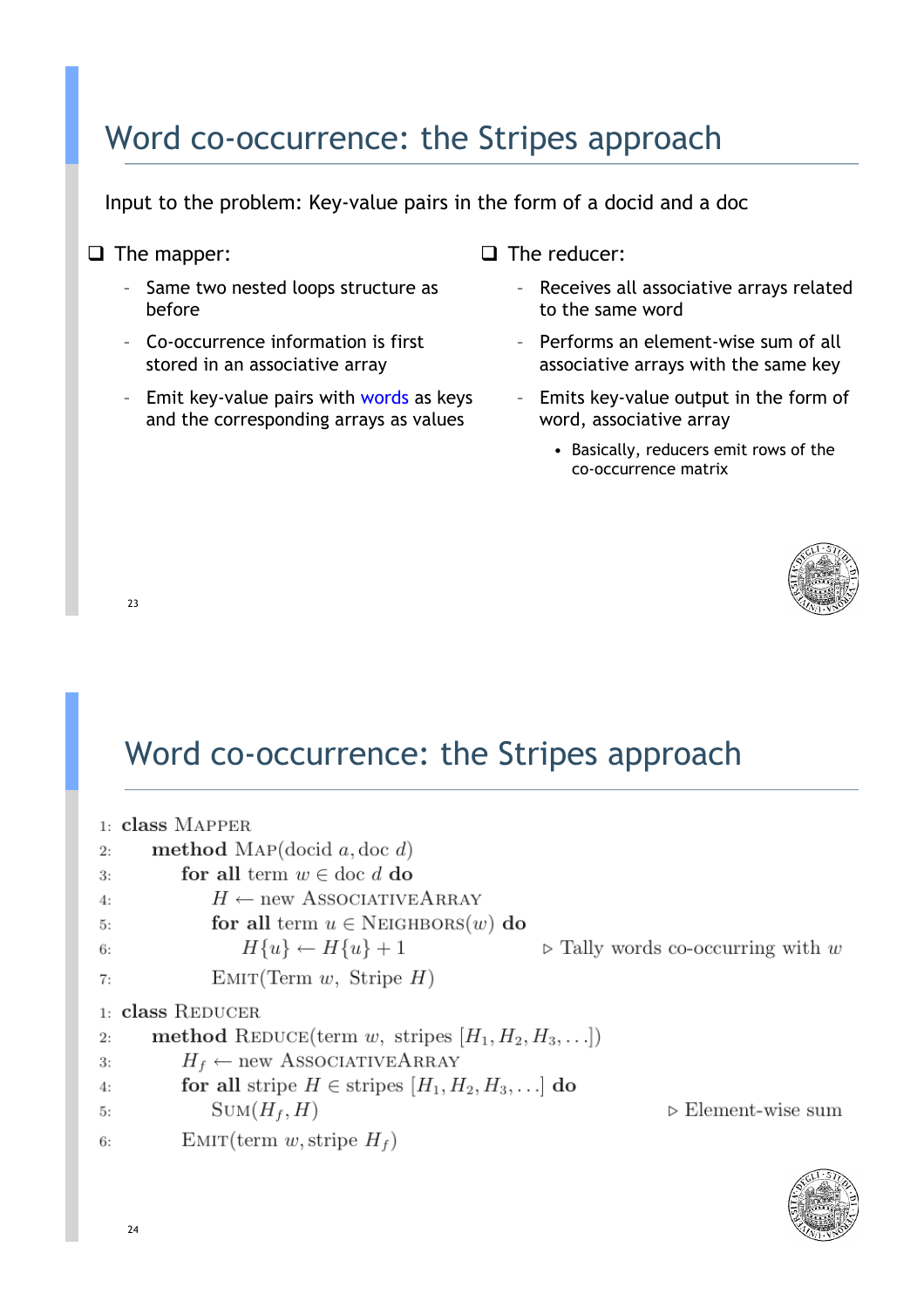### Pairs and Stripes, a comparison

- $\Box$  The pairs approach
	- Generates a large number of key-value pairs (also intermediate)
	- The benefit from combiners is limited, as it is less likely for a mapper to process multiple occurrences of a word
	- Does not suffer from memory paging problems

#### $\Box$  The pairs approach

- More compact
- Generates fewer and shorted intermediate keys
	- The framework has less sorting to do
- The values are more complex and have serialization/deserialization overhead
- Greatly benefits from combiners, as the key space is the vocabulary
- Suffers from memory paging problems, if not properly engineered



25

### Relative frequencies

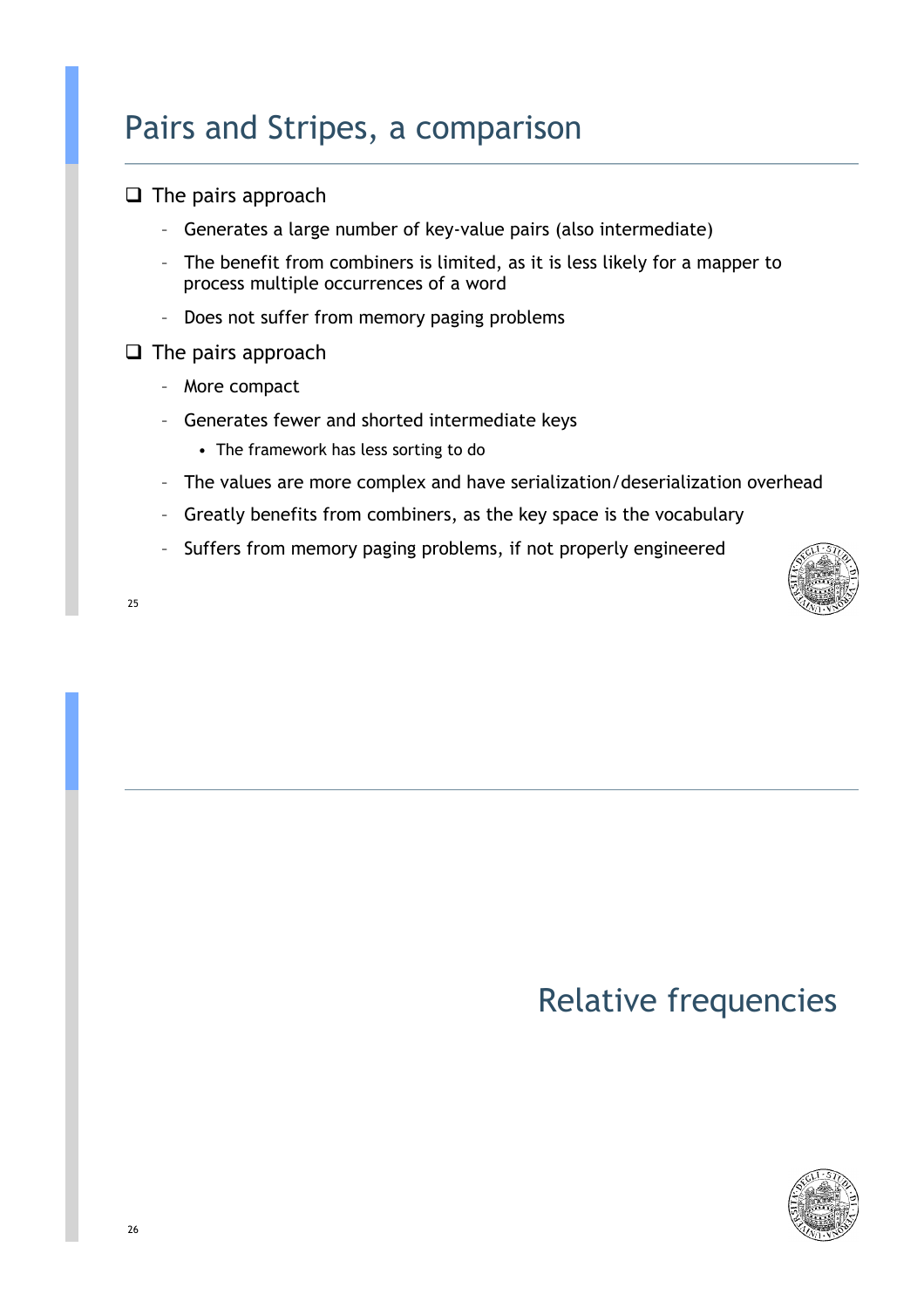### "Relative" Co-occurrence matrix

#### $\Box$  Problem statement

- Similar problem as before, same matrix
- Instead of absolute counts, we take into consideration the fact that some words appear more frequently than others
	- Word  $w_i$  may co-occur frequently with word  $w_j$  simply because one of the two is very common
- We need to convert absolute counts to relative frequencies  $f(w_j | w_i)$ 
	- What proportion of the time does  $w_j$  appear in the context of  $w_j$ ?
- $\Box$  Formally, we compute:

$$
f(w_j | w_j) = N(w_i, w_j) / \sum_{w'} N(w_i, w')
$$

- $N(\cdot, \cdot)$  is the number of times a co-occurring word pair is observed
- The denominator is called the marginal





### Computing relative frequencies

 $\Box$  The stripes approach

- In the reducer, the counts of all words that co-occur with the conditioning variable  $(w_i)$  are available in the associative array
- Hence, the sum of all those counts gives the marginal
- Then we divide the the joint counts by the marginal and we're done

 $\Box$  The pairs approach

- The reducer receives the pair  $(w_i, w_j)$  and the count
- From this information alone it is not possible to compute  $f(w_j | w_i)$
- Fortunately, as for the mapper, also the reducer can preserve state across multiple keys
	- We can buffer in memory all the words that co-occur with  $w_i$  and their counts
	- This is basically building the associative array in the stripes method

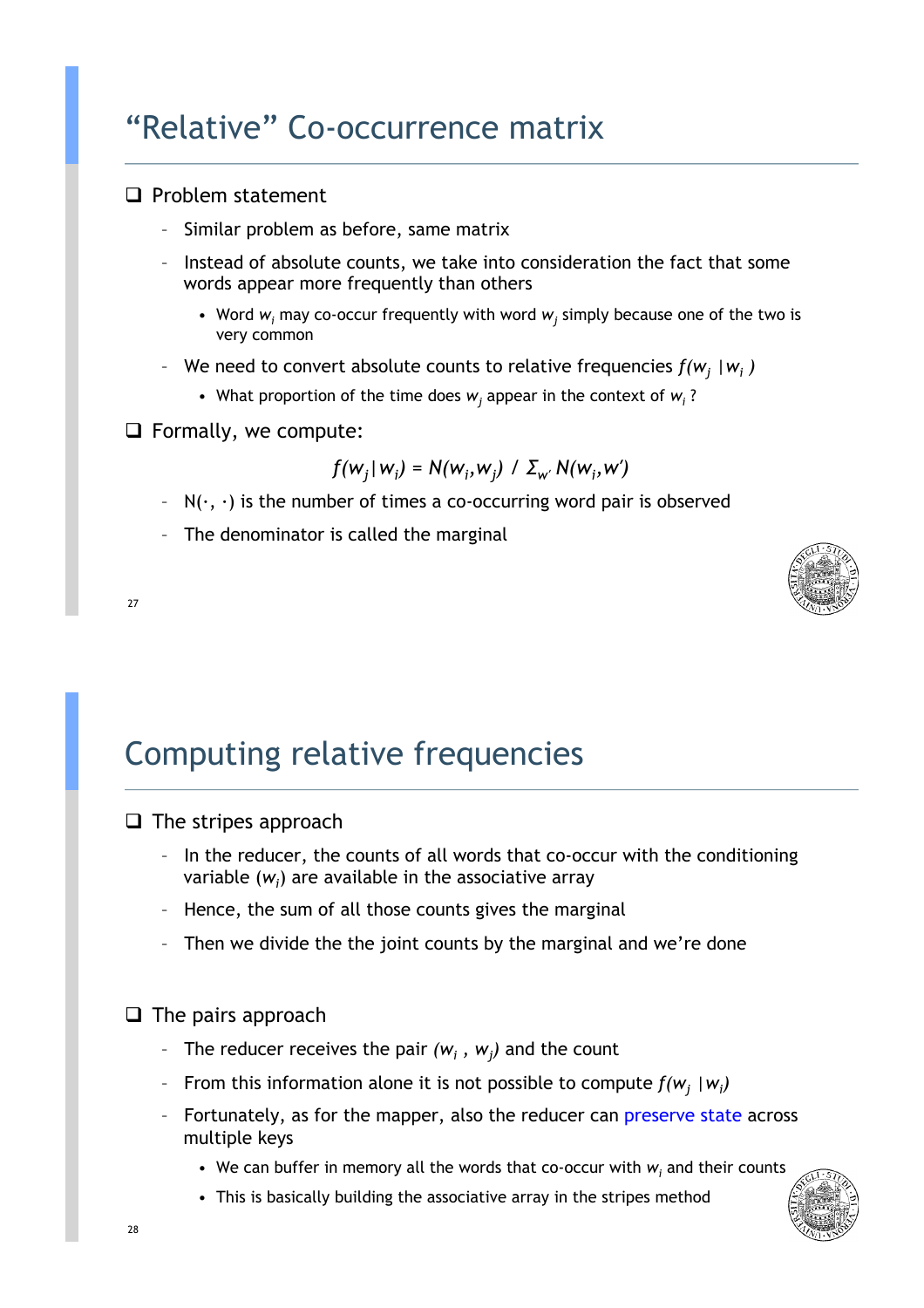### Computing relative frequencies: a basic approach

#### $\Box$  We must define the sort order of the pair

- In this way, the keys are first sorted by the left word, and then by the right word (in the pair)
- Hence, we can detect if all pairs associated with the word we are conditioning on *(wi )* have been seen
- At this point, we can use the in-memory buffer, compute the relative frequencies and emit
- $\Box$  We must define an appropriate partitioner
	- The default partitioner is based on the hash value of the intermediate key, modulo the number of reducers
	- For a complex key, the raw byte representation is used to compute the hash value
		- Hence, there is no guarantee that the pair (dog, aardvark) and (dog,zebra) are sent to the same reducer
	- What we want is that all pairs with the same left word are sent to the same reducer



#### 29

### Computing relative frequencies: order inversion

#### $\Box$  The key is to properly sequence data presented to reducers

- If it were possible to compute the marginal in the reducer before processing the join counts, the reducer could simply divide the joint counts received from mappers by the marginal
- The notion of "before" and "after" can be captured in the ordering of key-value pairs
- The programmer can define the sort order of keys so that data needed earlier is presented to the reducer before data that is needed later

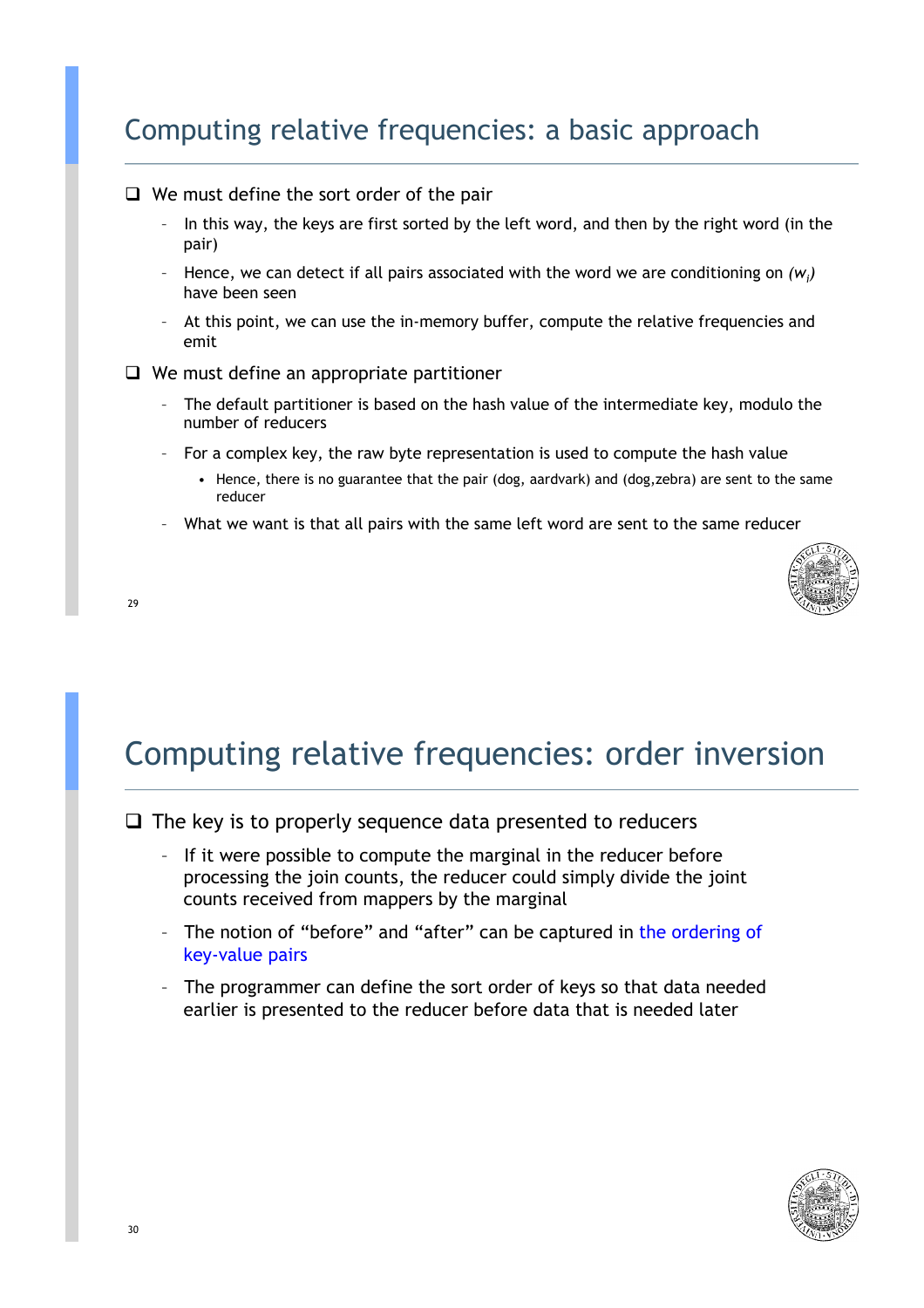### Computing relative frequencies: order inversion

- $\Box$  Recall that mappers emit pairs of co-occurring words as keys
- $\Box$  The mapper:
	- additionally emits a "special" key of the form  $(w_i, \, \ast)$
	- The value associated to the special key is one, that represents the contribution of the word pair to the marginal
	- Using combiners, these partial marginal counts will be aggregated before being sent to the reducers
- $\Box$  The reducer:

31

- We must make sure that the special key-value pairs are processed before any other key-value pairs where the left word is *wi*
- We also need to modify the partitioner as before, i.e., it would take into account only the first word



Computing relative frequencies: order inversion

 $\Box$  Memory requirements:

- Minimal, because only the marginal (an integer) needs to be stored
- No buffering of individual co-occurring word
- No scalability bottleneck

 $\Box$  Key ingredients for order inversion

- Emit a special key-value pair to capture the marginal
- Control the sort order of the intermediate key, so that the special key-value pair is processed first
- Define a custom partitioner for routing intermediate key-value pairs
- Preserve state across multiple keys in the reducer

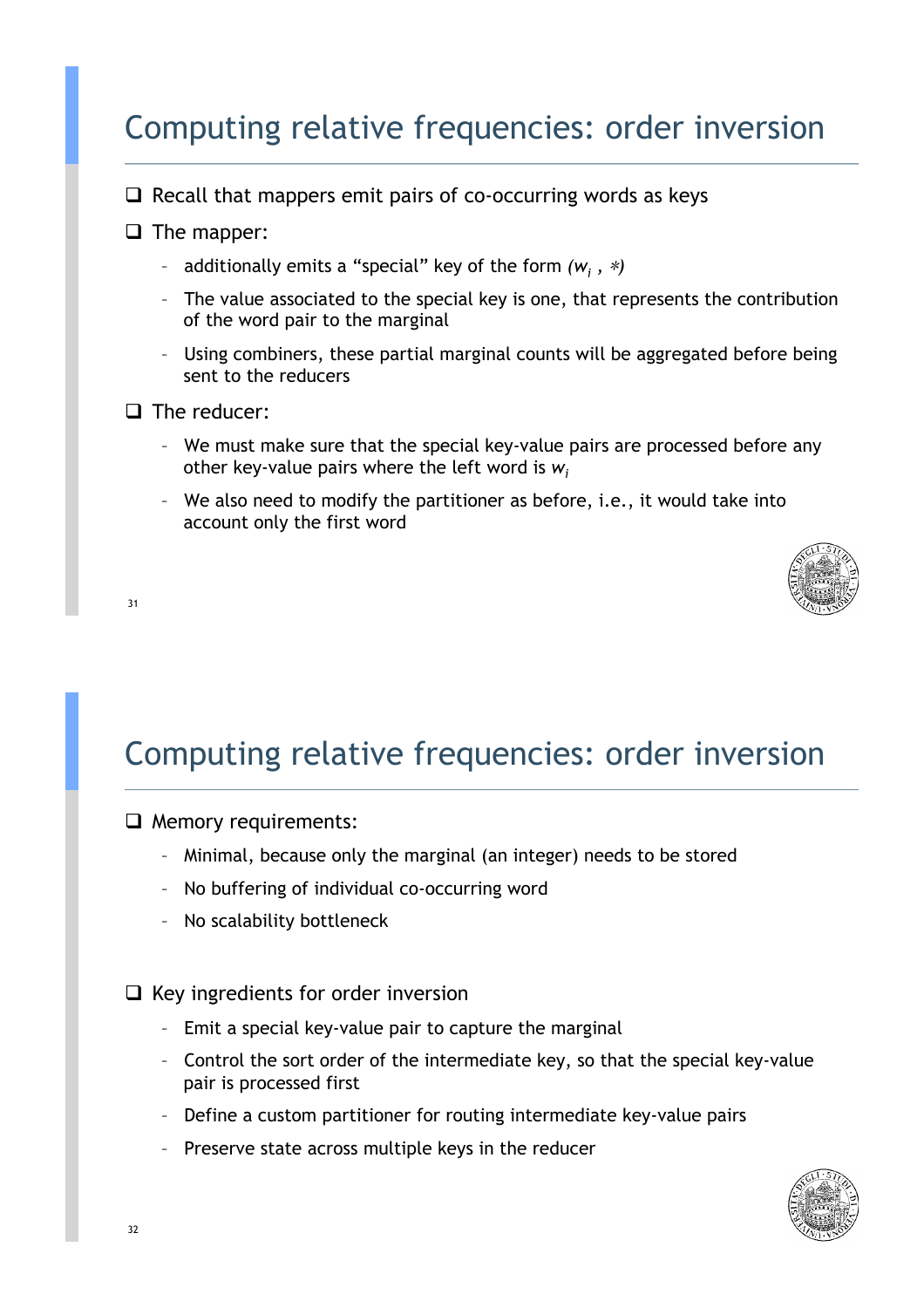### Inverted indexing



### Inverted indexing

 $\Box$  Quintessential large-data problem: Web search

- A web crawler gathers the Web objects and store them
- Inverted indexing
	- Given a term  $t \to$  Retrieve relevant web objects that contains  $t$
- Document ranking
	- Sort the relevant web objects

#### $\Box$  Here we focus on the inverted indexing

– For each term *t*, the output is a list of documents and the number of occurrences of the term *t*